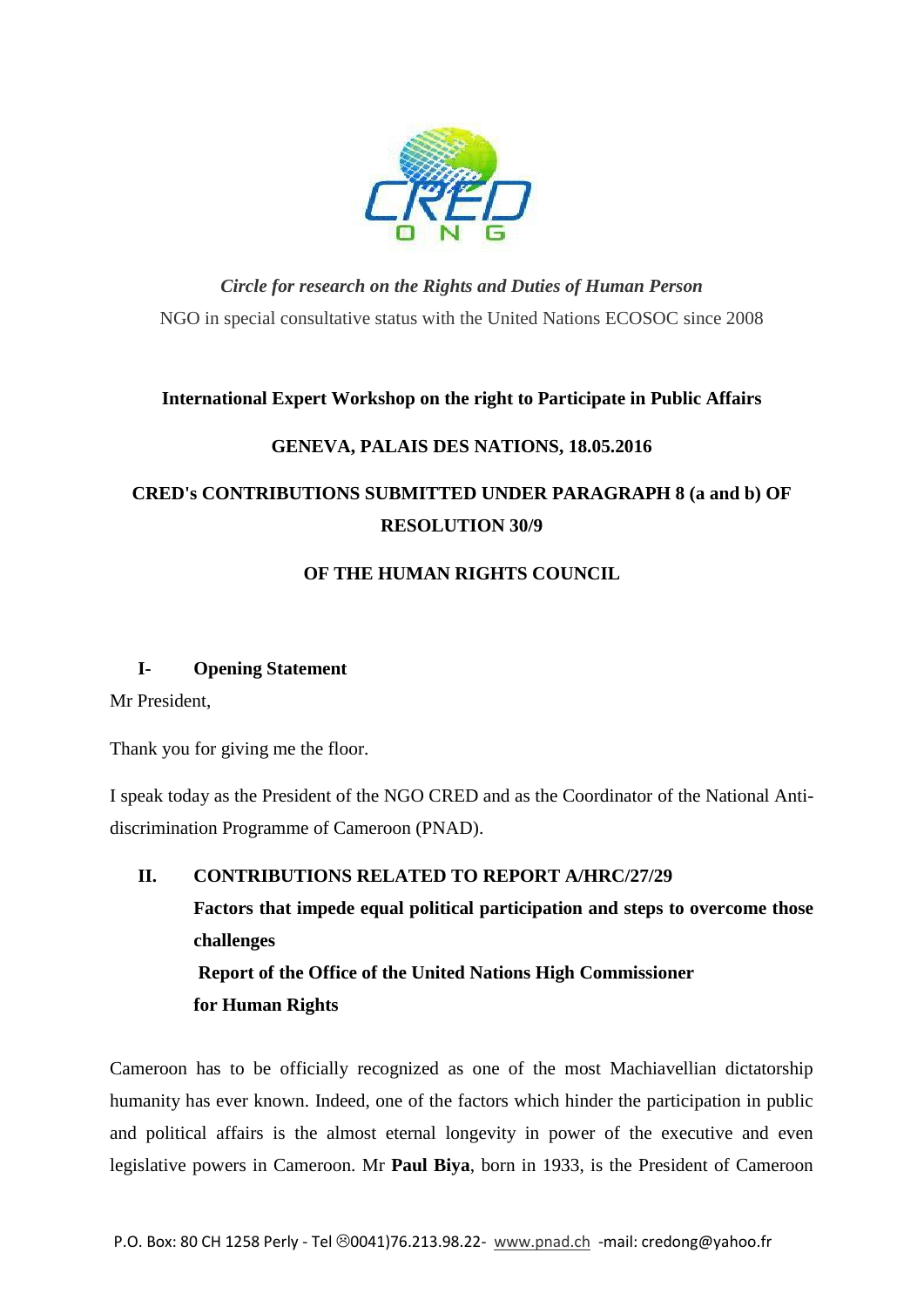since 6 November 1982. He was Prime Minister from 30 June 1975 to 6 November 1982. Mr **Cavayé Yéguié Djibril**, born in 1940, is the President of the National Assembly of Cameroon since<sub>1992</sub>

The Office of the United Nations High Commissioner for Human Rights should adopt a clear and coherent strategy against dictatorships. The cooperation of all the stakeholders guarantees a successful outcome.

# **III. CONTRIBUTIONS RELATED TO REPORT A/HRC/30/26**

**Promotion, protection and implementation of the right to participate in public affairs in the context of the existing human rights law: best practices, experiences, challenges and ways to overcome them Report of the Office of the United Nations High Commissioner for Human Rights** 

#### **A- BEST PRACTICES**

During this workshop, our organisation drafted a report<sup>1</sup> on the racial discriminations **during the 2013 legislative, municipal and senatorial elections in Cameroon.** We requested the viewpoints<sup>2</sup> of political parties, including that of the ruling power who spoke through the Minister of Territorial Administration and Decentralisation, of the body in charge of elections, of the Cameroon Law Society and of the Human Rights Defenders Network and of the Commission for Justice and Peace. Of course, we are not talking on behalf of these entities. However, I would like to underscore the independent nature of my personality (because I do not take part in any election, be it in Cameroon or in the United Nations) as well as the fact that PNAD is a participatory, inclusive and multi sector programme. We work with the utmost transparency and all what we do is published on our website and social networks.

We also forwarded our report to seven experts of the Human Rights Council to know what are the sanctions and coercive measures provided for by the law when a State obviously refuses to

1

 $1$  See:

http://pnad.ch/images/PNAD/docs/RAPPORT\_DISCRIMINATIONS\_RACIALES\_ELECTIONS\_LEGISLATIVES\_CAMER OUN\_2013-2.pdf

<sup>&</sup>lt;sup>2</sup> See: http://pnad.ch/images/PNAD/consultations/Consultations\_partis\_politiques\_cameroun.pdf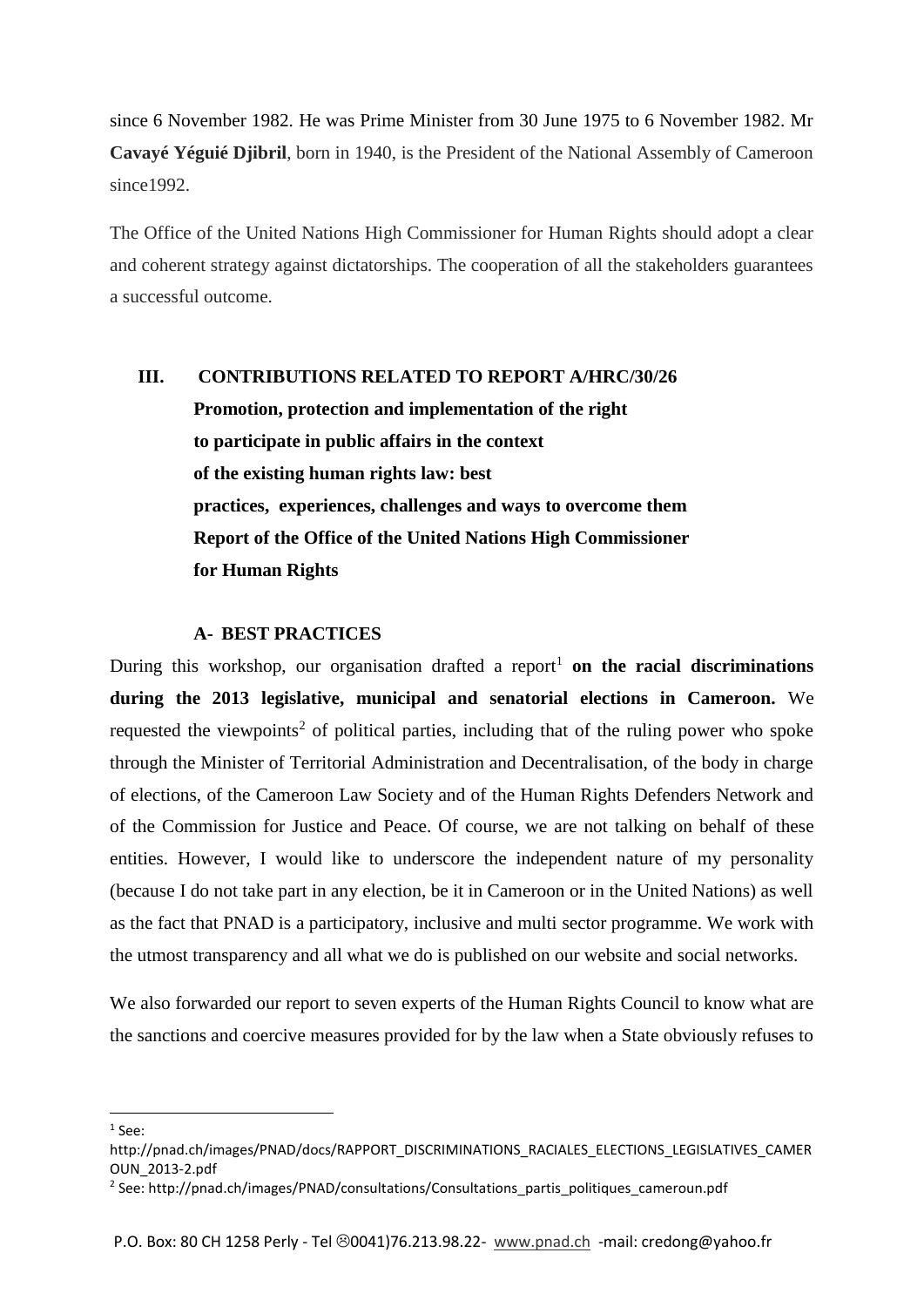cooperate in the implementation of the international obligations he willingly abode to, as is the case of Cameroon.

### **B- EXPERIENCES**

In Cameroon, Law No 2012/001 of 19 April 2012 on the electoral law<sup>3</sup>, amended and supplemented by Law No 2012/017 of 21 December 2012, requires in sections 151 (3), 171 (3), 218 (3), 246 (1) that each list comprises sociological and genre components respectively for the legislative, municipal, senatorial and regional elections.

The sociological component is found nowhere in Human Rights international law. However, it is a political stunt introduced by the dictatorial system to draw the attention of political actors away from obligations provided for by sections 5 ( c) of the International Convention on the elimination of all forms of racial discriminations and sections 25 (a and b) of the International Covenant on Civil and Political Rights.

In the report submitted, more than  $62$  lists<sup>4</sup> were rejected because of the race or their ethnic group and the national origin of candidates. The right to be a candidate is thus denied to thousands of Cameroonians who will no more be candidates or elected in Cameroon because they are from this or that race or tribe, this or that national origin. This issue should be considered as a source of potential conflicts in Cameroon.

## **C- CHALLENGES**

1

During our consultations, we realised that some political leaders confused tribe and race<sup>5</sup>. In Cameroon, tribalism is common and this form of discrimination based on race or ethnic origin as defined by the International Convention on the Elimination of All Forms of Racial Discrimination does not yet figures in the Country programmes of the United Nations or the development partners.

<sup>3</sup> See : http://pnad.ch/images/PNAD/docs/CODE\_ELECTORAL\_CAMEROUN.pdf

<sup>4</sup> This data is underestimated. The body in charge of elections was called upon to submit all the electoral lists rejected for this reason. The elections that preceded those of 2013 witnessed the same facts.

<sup>5</sup> **Observations:** In the Cameroonian core documents of treaty bodies (HRI/CORE/1/Add.109), there are **230 tribes**. In the document updated in January 2014 (HRI/CORE/1/Add.109), there are **250 ethnic groups**. See: [http://pnad.ch/images/PNAD/consultations/consultation3/document\\_base\\_actualise\\_Gouvernement.pdf](http://pnad.ch/images/PNAD/consultations/consultation3/document_base_actualise_Gouvernement.pdf) Also see:

[http://pnad.ch/images/PNAD/consultations/consultation3/document\\_base\\_Gouvernement\\_version\\_2000.pdf](http://pnad.ch/images/PNAD/consultations/consultation3/document_base_Gouvernement_version_2000.pdf) See updated data of PNAD: *State of the research on the ethnic composition of Cameroon (CRED 2013). http://www.pnad.ch/index.php/publications*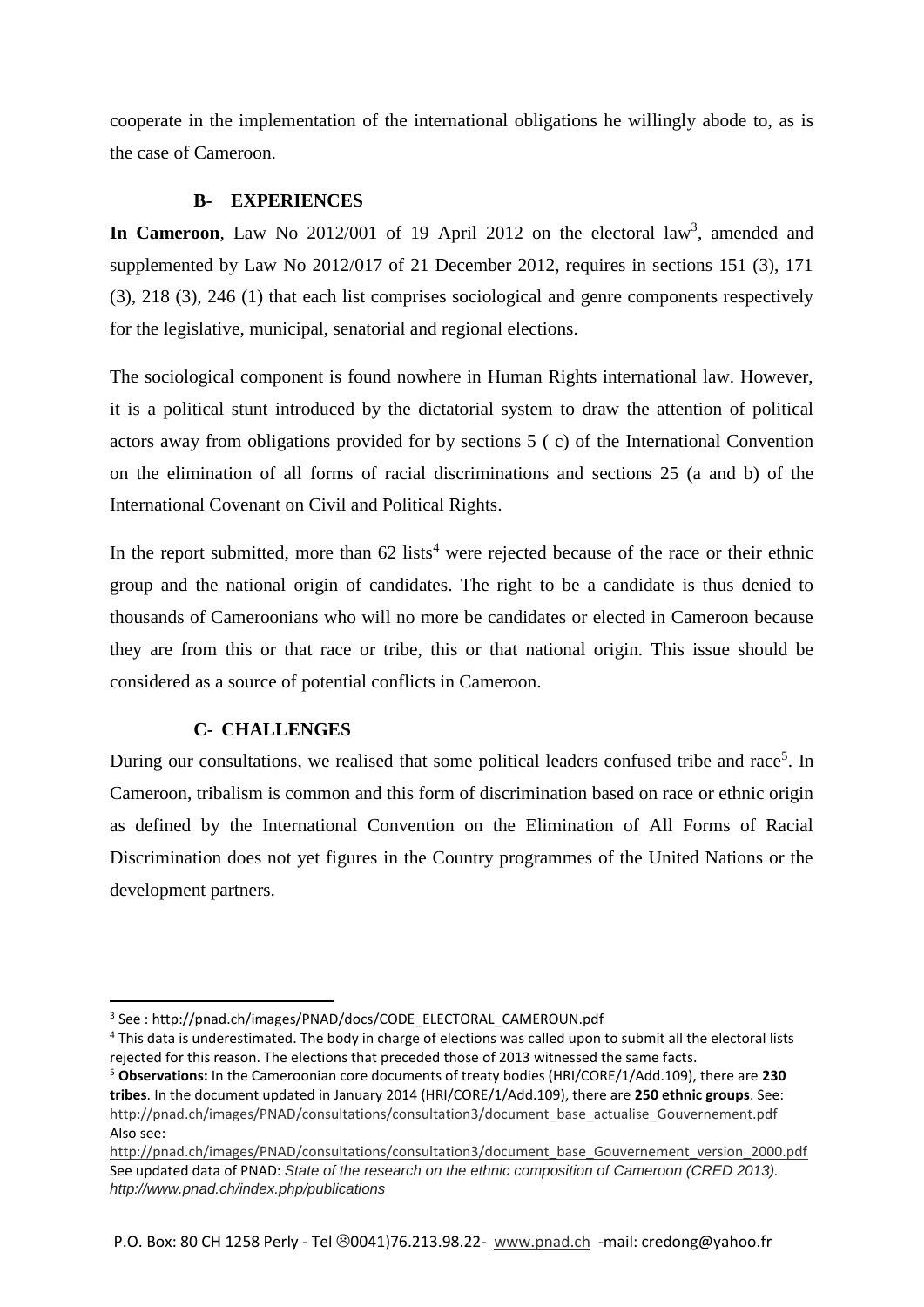Belonging to a political party is not compulsory in Cameroon and the union rep structure of political parties is currently not enough to enable an optimal application of the provisions in sections 151 (3), 171 (3), 218 (3), 246 (1) of the electoral code.

In addition, we must outline that political parties are not versed enough with the new technologies of information and communication, and some do not even have email addresses or pages on social networks to communicate with the general public.

To conclude, the website of The National Anti-Discrimination Programme (www.pnad.ch), which is hosted in Switzerland, was hacked last 28 January, and the letters requesting assistance that were sent to Geneva public authorities remained unanswered. Resources for the operational activities of the National Anti-Discrimination Programme (PNAD) had to be pulled together to build a new website operational since April 2016.

#### **D- WAYS TO OVERCOME THE CHALLENGES**

#### **At the national level:**

- **1)** The experience of the United Nations concerning its consultative status should be generalised to the democratic institutions of every country. Parliaments, regional and municipal councils should enable civil society bodies, community organisations and women associations, minorities and natives to participate, as consultants, in the works of the constitutional bodies.
- **2)** For Cameroon precisely:

**a)** The revocation of sections 151 (3), 171(3), 218(3), 246(1) of the electoral code.

**b**) The cooperation of all stakeholders for the application of paragraph 61 of the A/HRC/27/29 document: The Durban Declaration and Programme of Action (DDPA) draws attention to the fact that racism and racial discrimination limit opportunities for political and public participation. In this regard, it urges States and encourages the private sector and international financial and development institutions, such as the World Bank and regional development banks, to promote the participation of individuals and groups of individuals who are victims of racism, racial discrimination, xenophobia and related intolerance in economic, cultural and social decision-making at all stages, particularly in the development and implementation of poverty alleviation strategies, development projects, and trade and market assistance programmes. The DDPA further urges States to promote, as appropriate, the effective and equal access of all members of the community, especially those who are victims of racism, racial discrimination, xenophobia and related intolerance, to decision-making processes in society at all levels and, in particular, at the local level (DDPA, paras. 99, 115, 210 and 213).